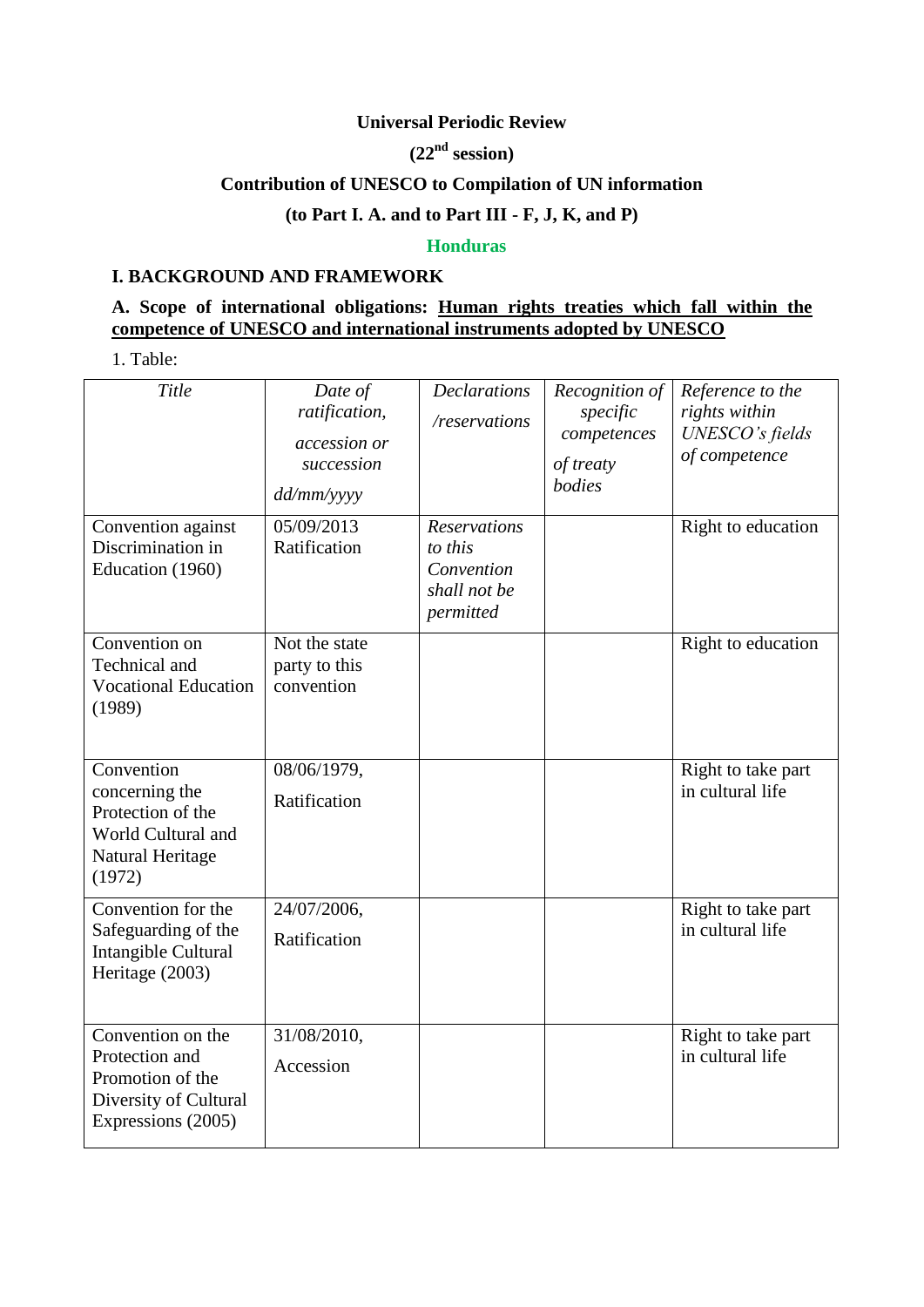### **II. Input to Part III. Implementation of international human rights obligations, taking into account applicable international humanitarian law to items F, J, K, and P**

### **Right to education**

### **Constitutional Framework:**

2. **The Constitution of Honduras of**  $1982<sup>1</sup>$ , as last revised in 2011 enshrines the right to education in its **Article 123** which provides that "every child shall enjoy the benefits of [...] education" and "the right to  $[...]$  education".<sup>2</sup> It also stipulates that the State is in charge of promoting education (article 153), eliminating illiteracy (article 154), financing education free and compulsory (article 171), and sustaining the education of disabled (article 169).

### **Legislative Framework:**

3. The legislative framework of Honduras is composed of the following:

- a) The **Organic Law on Education** (*Ley Orgánica de Educación*) 3 approved by the **Decree No. 79 on 14 November 1966** regulated education at all levels (preschool, primary, secondary and higher education).
- b) A new **Fundamental Law of Education<sup>4</sup> (***Ley Fundamental de Educación***)** was promulgated by Decree 262-2011. **Article 1** of the 2012 Law declares: "The Present Law guarantees the Human Right to Education, and establishes the principles, guarantees, objectives and general guidelines of national education. It recognizes the learner as the right-holder and main actor, and establishes that the primordial purpose of education is the development of his or her full potential and personality; and defines the structure of the National System of Education, the duties and obligations of the State, the rights and responsibilities of the people and society in the educational function. [...] The present Law is of public enforcement and social interest, and it is the duty of the State to protect education." **Article 3** establishes that this Law has the purpose of "guaranteeing equal access to all persons without discrimination to an integral and quality education".<sup>5</sup> **Article 5** provides that it is the State's responsibility

3

4

 $\frac{1}{1}$ 

[http://www.unesco.org/education/edurights/media/docs/b9c48ab286468b6cf2db495a1f8aa9dea0a199](http://www.unesco.org/education/edurights/media/docs/b9c48ab286468b6cf2db495a1f8aa9dea0a19989.pdf) [89.pdf](http://www.unesco.org/education/edurights/media/docs/b9c48ab286468b6cf2db495a1f8aa9dea0a19989.pdf)

<sup>2</sup> Unofficial translation

[http://www.unesco.org/education/edurights/media/docs/29a555bcb307bb576e38456e019de453e18e2](http://www.unesco.org/education/edurights/media/docs/29a555bcb307bb576e38456e019de453e18e2625.pdf) [625.pdf](http://www.unesco.org/education/edurights/media/docs/29a555bcb307bb576e38456e019de453e18e2625.pdf)

[http://www.unesco.org/education/edurights/media/docs/d29d2fc5f3ca1929fc21085d40d0d322a6f13dd](http://www.unesco.org/education/edurights/media/docs/d29d2fc5f3ca1929fc21085d40d0d322a6f13ddc.pdf) [c.pdf](http://www.unesco.org/education/edurights/media/docs/d29d2fc5f3ca1929fc21085d40d0d322a6f13ddc.pdf)

<sup>5</sup> Unofficial translation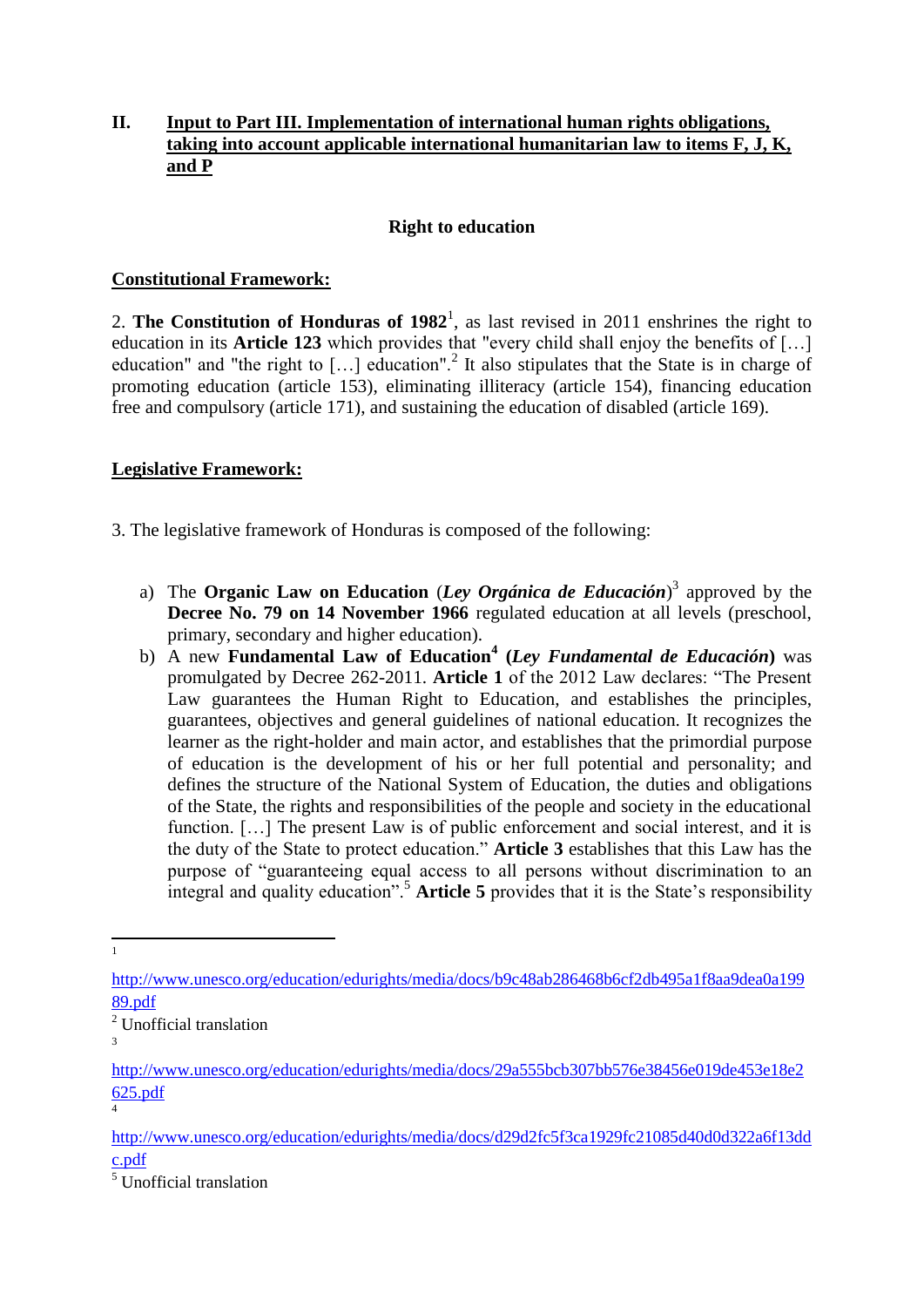to organize the national system of education. Education is free of charge according to **article 7**.

- c) "Higher education is regulated by the **1957 Organic Law on the Autonomous National University of Honduras** (*Ley Orgánica de la Universidad Nacional Autónoma de Honduras*) 6 , the **Law on higher Education of 1989** (*Ley de Educación Superior de 1989*) with its General Regulation and academic norms of education. The Organic Law on Education created the National Council of Education and the Law on higher Education redefined it. The Council carries out the role of coordination between all levels of education."<sup>7</sup>
- d) "The **Code on Childhood and Adolescence** (*Código de la Niñez y la Adolescencia*) 8 , approved by the National Congress with the **Decree No. 73-96 of 31 May 1996**, reiterated the State obligation to ensure the respect of children's rights, and to adopt cultural, social and economic measures that are necessary to help the family and the community to create the conditions so that the child can develop himself."<sup>9</sup> Chapter 5, Section 1 of this Code enshrines children's right to education. Various topics such as equality of opportunities, quality education and children with disabilities are taken into account within this Section. It was revised in 2013 **by decree n°35-2013** of 6 September 2013.<sup>10</sup>Article 244 (e) recognizes the right to education among others for trained professionals to ensure proper physical and psychological development. Article 207 A recognizes education and formation through comprehensive instruction as essential for the overall development of a person.<sup>11</sup>
- e) "The **Law on Alternative and non formal Education** (*Ley para el Desarrollo de la Educación Alternativa No Formal*) <sup>12</sup> was promulgated by the **Decree No. 313-98** and aims to offer school-aged girls and boys out-of-school, young persons and adults, literacy teaching and education, so that they can catch up and get to higher levels of education."<sup>13</sup>

 $\frac{1}{6}$ 

[http://www.ibe.unesco.org/fileadmin/user\\_upload/Publications/WDE/2010/pdf-versions/Honduras.pdf](http://www.ibe.unesco.org/fileadmin/user_upload/Publications/WDE/2010/pdf-versions/Honduras.pdf) (Accessed on 6 December 2013)

<sup>11</sup> Unofficial translations

12

[http://www.unesco.org/education/edurights/media/docs/906ca0d749c5f94208152b38eb1a3cf5f61b8a](http://www.unesco.org/education/edurights/media/docs/906ca0d749c5f94208152b38eb1a3cf5f61b8ad1.pdf) [d1.pdf](http://www.unesco.org/education/edurights/media/docs/906ca0d749c5f94208152b38eb1a3cf5f61b8ad1.pdf)

<sup>&</sup>lt;sup>7</sup> IBE, World Data on Education,  $7<sup>th</sup>$  edition, 2010-2011, Honduras, p. 4, unofficial translation

<sup>8</sup>

[http://www.unesco.org/education/edurights/media/docs/c40c06c0be5824e5c0c18e56493d29e572d842](http://www.unesco.org/education/edurights/media/docs/c40c06c0be5824e5c0c18e56493d29e572d84291.pdf) [91.pdf](http://www.unesco.org/education/edurights/media/docs/c40c06c0be5824e5c0c18e56493d29e572d84291.pdf)

<sup>&</sup>lt;sup>9</sup> IBE, World Data on Education, 7<sup>th</sup> edition, 2010-2011, Honduras, op. cit., p. 4, unofficial translation  $10$  Decree n°35-2013 reforming the code on childhood and adolescence,

[http://www.rnp.hn/wp-content/uploads/2014/01/Decreto-352013-Reformas-Codigo-de-la-Ninez-y-](http://www.rnp.hn/wp-content/uploads/2014/01/Decreto-352013-Reformas-Codigo-de-la-Ninez-y-Adolescencia.pdf)[Adolescencia.pdf](http://www.rnp.hn/wp-content/uploads/2014/01/Decreto-352013-Reformas-Codigo-de-la-Ninez-y-Adolescencia.pdf)

[http://www.unesco.org/education/edurights/media/docs/de25c375950386e49423e94a63d04932acb6b](http://www.unesco.org/education/edurights/media/docs/de25c375950386e49423e94a63d04932acb6b2c1.pdf) [2c1.pdf](http://www.unesco.org/education/edurights/media/docs/de25c375950386e49423e94a63d04932acb6b2c1.pdf)

<sup>&</sup>lt;sup>13</sup> IBE, World Data on Education,  $7<sup>th</sup>$  edition, 2010-2011, Honduras, op. cit., p. 4, unofficial translation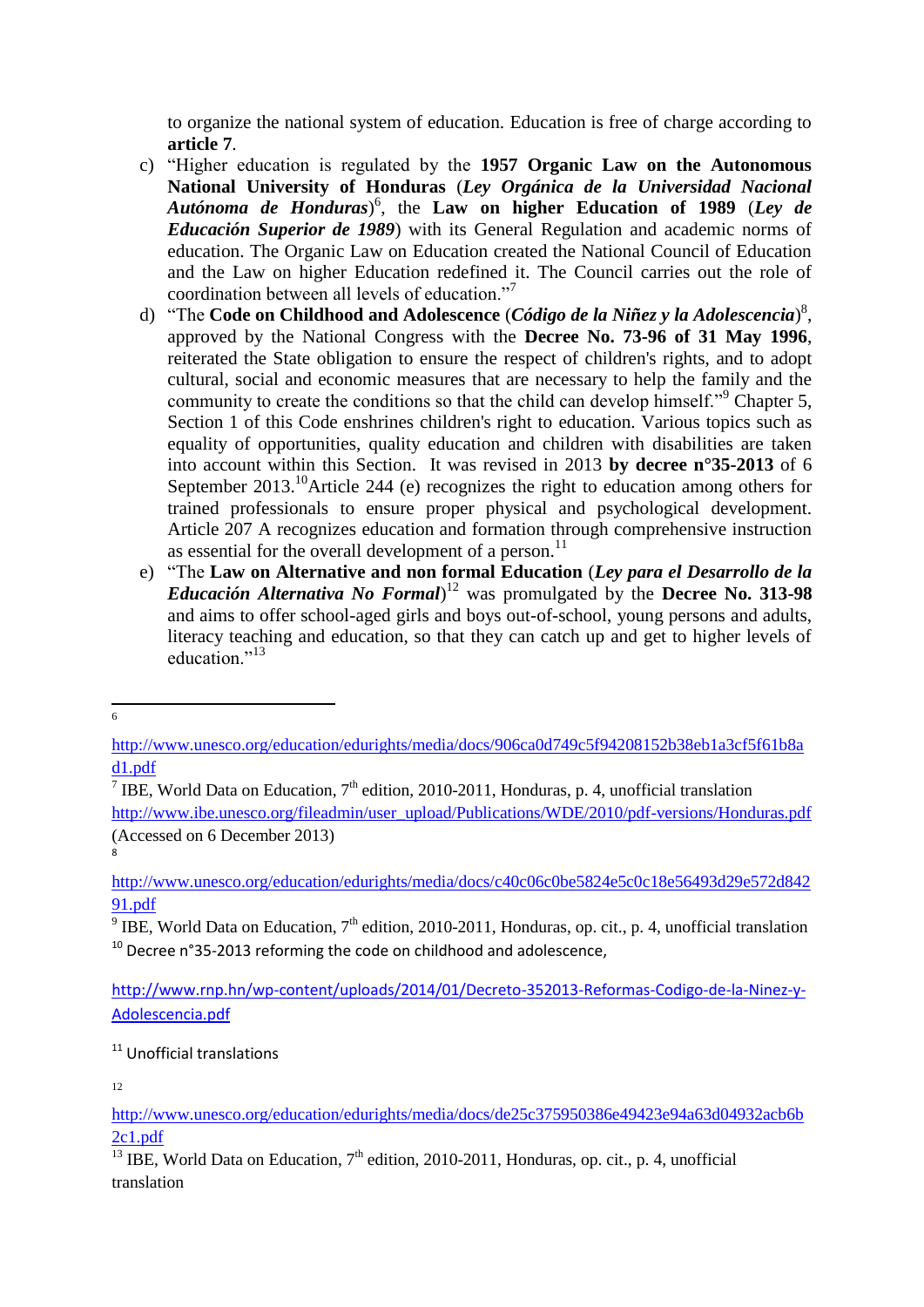- f) "The teacher's status is regulated by the **Law on the National Institute for Teachers' Training** (*Ley del Instituto Nacional de Previsión del Magisterio* (INPREMA))<sup>14</sup> and the **Law of the Teacher's Status in Honduras** (*Ley del Estatuto del Docente Hondureño*) <sup>15</sup>."<sup>16</sup>
- g) "Special Education is regulated by the **Decree No. 926** which created the National Council of Integral Rehabilitation and the **Law on the Rehabilitation of Disabled Persons of 1987** (*Ley de Rehabilitación de la persona Minusválida de 1987***) 17 .** More recently, the **Decree No. 160-2005**, approved the **Law on Equity and Integral Development for Persons with Disabilities** (*Ley de Equidad y Desarrollo Integral par alas Personas con Discapacidad*) <sup>18</sup>."<sup>19</sup>
- h) A new **Law on citizenship participation and quality education** *(Ley de incentivo a la participación ciudadana y la calidad educativa*)<sup>20</sup>was recently passed (2011). It aims to fight against school dropping out and to diminish repetition rate for students by promoting parents and local communities' participation in education (Article 1). The Law institutes a local Council for Education Development *(Consejo Municipal de Desarrollo Educativo (COMDE))* as an institution to monitor students' effective attendance in school and the Education Council for Development *(Consejo Escolar de Desarrollo)*, as the community participatory institution and as an interactive institution between the different education actors. (Article 2).
- i) April 2014 was made the celebration of the African Heritage in Honduras Month by **Decree No. 330-2002** in recognition of contribution of the culture afro-honduran.

### **Institutional Framework:**

4. The National Directory of institutions working with young people and adolescents in Honduras<sup>21</sup> lists the private, external and governmental institutions working with young and

 $\frac{1}{14}$ 

 $\frac{1}{15}$ 

[http://www.unesco.org/education/edurights/media/docs/93bb0a315e451058705fd469557aea2451f498](http://www.unesco.org/education/edurights/media/docs/93bb0a315e451058705fd469557aea2451f498a3.pdf) [a3.pdf](http://www.unesco.org/education/edurights/media/docs/93bb0a315e451058705fd469557aea2451f498a3.pdf)

<sup>16</sup> IBE, World Data on Education,  $7<sup>th</sup>$  edition, 2010-2011, Honduras, op. cit., p. 4, unofficial translation 17

[http://www.unesco.org/education/edurights/media/docs/6f791633039eb76e8608d5ed3b9bc38d46d2d](http://www.unesco.org/education/edurights/media/docs/6f791633039eb76e8608d5ed3b9bc38d46d2d22b.pdf) [22b.pdf](http://www.unesco.org/education/edurights/media/docs/6f791633039eb76e8608d5ed3b9bc38d46d2d22b.pdf)

18

[http://www.unesco.org/education/edurights/media/docs/aec3346f7feab94d4d17b704a5569eaae2c46a9](http://www.unesco.org/education/edurights/media/docs/aec3346f7feab94d4d17b704a5569eaae2c46a9f.pdf) [f.pdf](http://www.unesco.org/education/edurights/media/docs/aec3346f7feab94d4d17b704a5569eaae2c46a9f.pdf)

 $^{20}$  Law on citizenship participation and quality education (in Spanish) [http://www.poderjudicial.gob.hn/CEDIJ/Leyes/Documents/Ley%20de%20Fortalecimiento%20a%20](http://www.poderjudicial.gob.hn/CEDIJ/Leyes/Documents/Ley%20de%20Fortalecimiento%20a%20Educacion%20Publica%20y%20Participacion%20Comunitaria%20(2,1mb).PDF) [Educacion%20Publica%20y%20Participacion%20Comunitaria%20\(2,1mb\).PDF](http://www.poderjudicial.gob.hn/CEDIJ/Leyes/Documents/Ley%20de%20Fortalecimiento%20a%20Educacion%20Publica%20y%20Participacion%20Comunitaria%20(2,1mb).PDF)

[http://www.unesco.org/education/edurights/media/docs/dc058f595c631902dcdc0fb38d9cb43abfcf10a](http://www.unesco.org/education/edurights/media/docs/dc058f595c631902dcdc0fb38d9cb43abfcf10af.pdf) [f.pdf](http://www.unesco.org/education/edurights/media/docs/dc058f595c631902dcdc0fb38d9cb43abfcf10af.pdf)

<sup>&</sup>lt;sup>19</sup> IBE, World Data on Education,  $7<sup>th</sup>$  edition, 2010-2011, Honduras, op. cit., p. 5, unofficial translation

<sup>21</sup>Unofficial translation , *Directorio Nacional de Instiuciones que Trabajan con Adolescentes y Jovenes en Honduras*,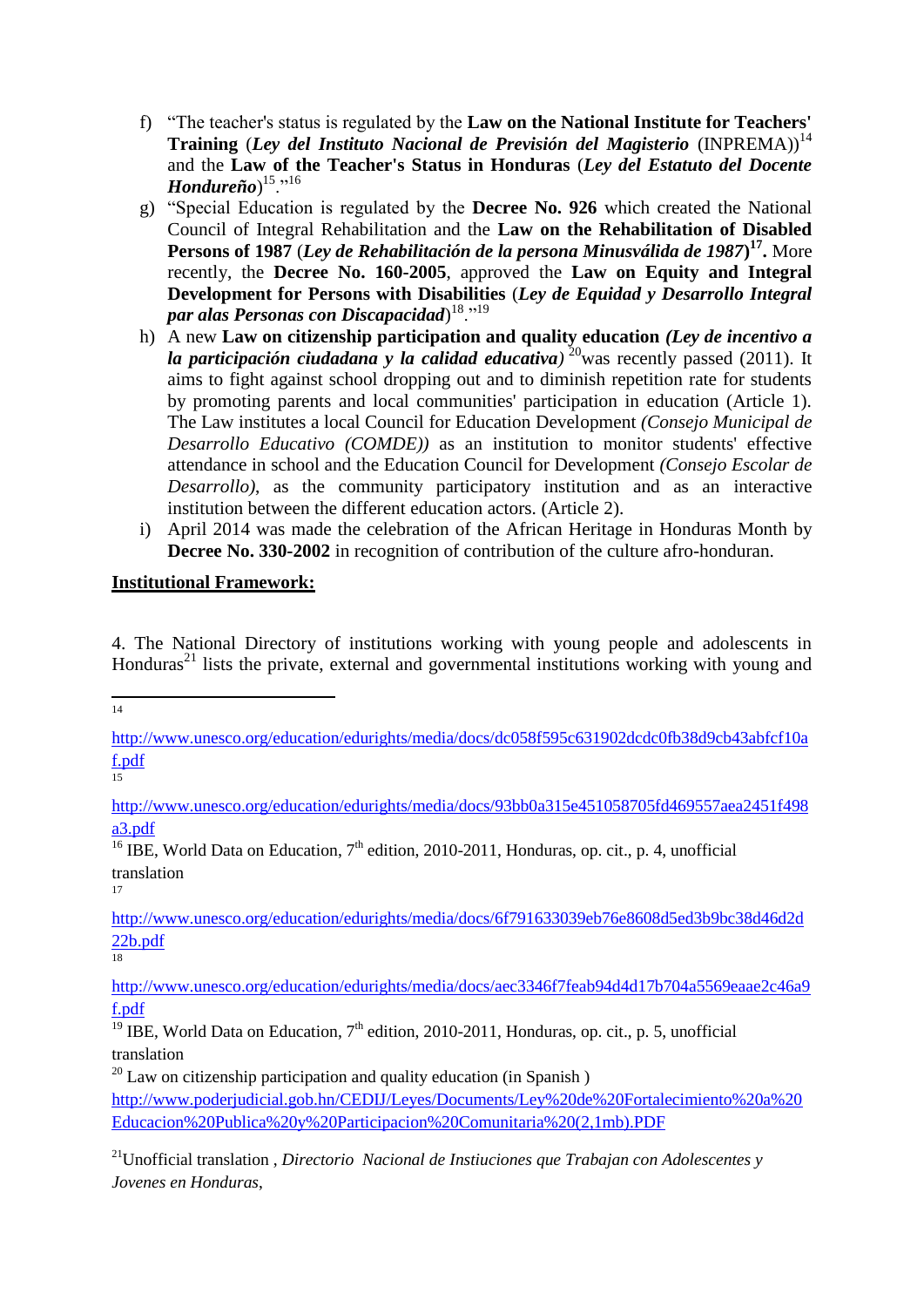adolescents. In addition, *El Secretaria de Educación de Honduras* (Ministry of Education) is in charge of the educational sector<sup>22</sup>.

## **Policy Framework:**

## **i) General information**

5. In 2010, The Republic of Honduras has issued two major long-time plans, which are **Country Vision 2010 – 2038** (*Visión de País 2010 – 2038*) and **Nation Plan 2010 – 2022** (*Plan de Nación 2010- 2022*).<sup>23</sup> The first objective of Country Vision aims at making Honduras educated, healthy, without extreme poverty and with strong social preventive systems. Goal 1.3 aims at extending average education to nine years. While Nation plan focuses on education and culture as ways of emancipation.

6. In 2005, Honduras launched the **2005-2015 Strategic Plan of the Education Sector** (*Plan estratégico del sector educación período 2005-2015*) <sup>24</sup>. According to this Plan it is urgent to transform the education system in Honduras to be able to face the new challenges of globalization. Therefore, the Strategic Plan is supposed to be a guide to achieve "Education of Quality for all Men and Women". The plan aims to promote the collaboration between the government, the civil society and external cooperation and establishes the most important challenges, which are:

- 6.1 to approve the new General law on Education
- 6.2 to ensure the financing to implement the Strategic Plan
- 6.3 to establish a National Pact for Education that would grant:
	- 6.3.1 the continuity of the Plan within the different governments
	- 6.3.2 the support of the Teaching leadership.

## **ii) Inclusive Education**

7. The **re-education and social reinsertion Project<sup>25</sup>** aims at changing mentalities and behaviours of students after conflict the penal law through development of an educational process systematic, continuing and integral.

## **iii) Teachers**

 $22$  Offical website,

<sup>23</sup> Visión de País 2010 – 2038 & Plan de Nación 2010- 2022,

<sup>1</sup> <http://www.bvs.hn/bva/fulltext/DirectorioNac.pdf>

<http://www.se.gob.hn/index.php>

[http://www.unicef.org/honduras/Vision\\_de\\_Pais\\_2038.pdf](http://www.unicef.org/honduras/Vision_de_Pais_2038.pdf)

<sup>24</sup>Plan estratégico del sector educación período 2005-2015,

[http://www.unesco.org/education/edurights/media/docs/d6c5eb6abe8414c10ba43b9a712700446c4abe](http://www.unesco.org/education/edurights/media/docs/d6c5eb6abe8414c10ba43b9a712700446c4abe8c.pdf) [8c.pdf](http://www.unesco.org/education/edurights/media/docs/d6c5eb6abe8414c10ba43b9a712700446c4abe8c.pdf)

 $\overline{\text{25}}$  Unofficial translation, Proyecto de Reeducación y Reinseción Social, <http://www.redetis.org.ar/node.php?id=139&elementid=3200>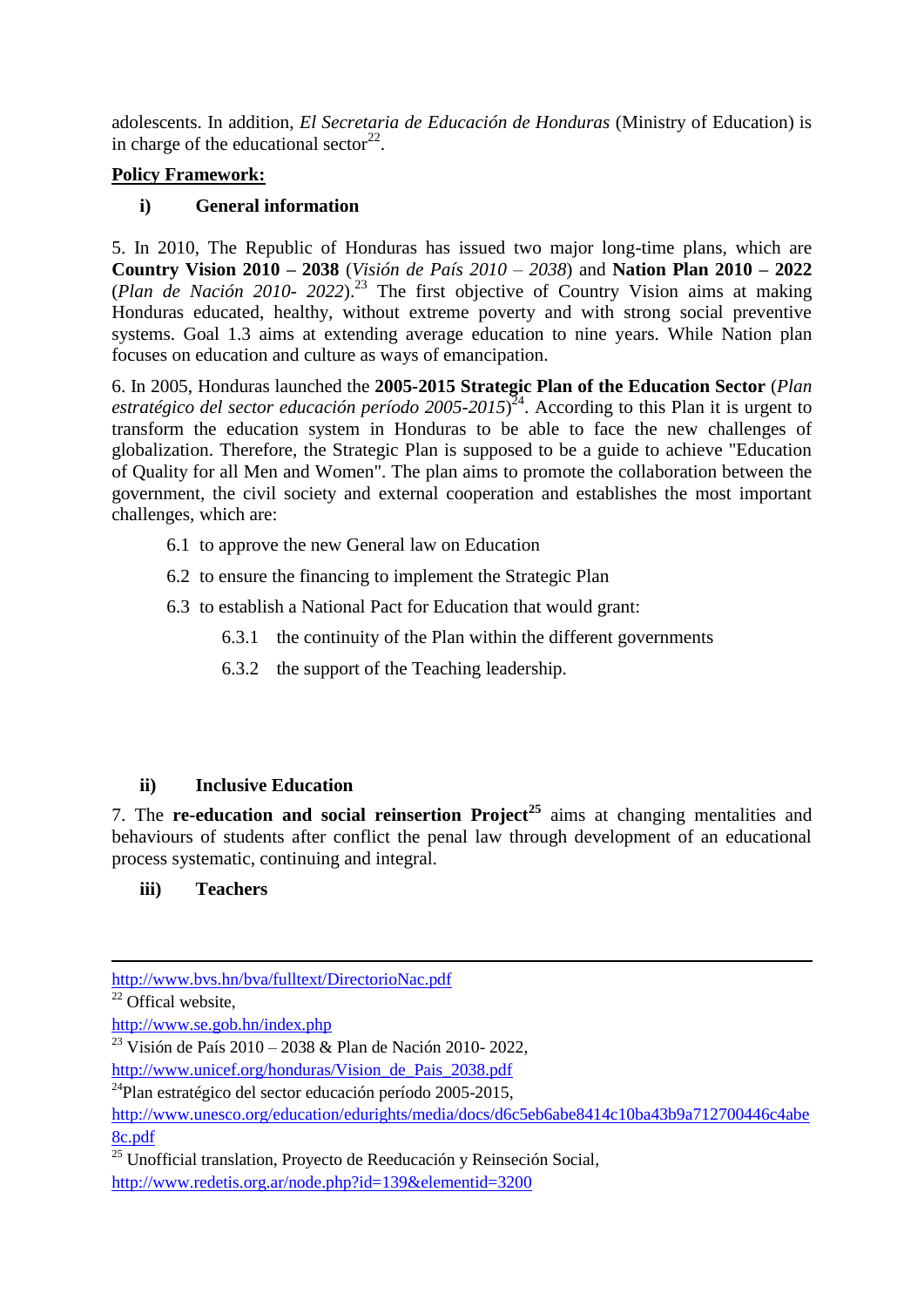8. Point four of the **2005-2015 Strategic Plan of the Education Sector** aims at developing formation and training of teachers to achieve quality education. In order to do so, the objectives are to train the trainers, to set an initial and permanent formation of teachers and to also train investigators and inspectors.<sup>26</sup>

## **iv) Quality education**

9. As for quality of education, the **2005-2015 Strategic Plan of the Education Sector** aims at extending annual school days from 160 to 200 by 2015, as well as general education from 5-6 years to 9 years. It also aims at improving performances of students.<sup>27</sup>

# **v) Curriculum**

10. The **literacy and Basic education for young and adults programme**<sup>28</sup> (*Programa de Alfabetización y Educación Básica de Jóvenes y Adultos – PRALEBAH*) of 2006, reviewed in 2009, is a response to the high rate of illiteracy of Honduras. It targets the isolated communities who are excluded from the regular educational system. It aims at fighting against illiteracy and poverty through alphabetization, basic education and the training of young people and adults involved in the programme.

# **vi) Financing education**

11. The **2005-2015 Strategic Plan of the Education Sector** has established targets in terms of budget allocations to reduce the gap between the plan and the sector budget.

# **vii) Gender equality**

12. A **Secondary Education Programme (***Honduras Sistema de Aprendizaje Tutorial* **(SAT))<sup>29</sup>** was launched in Honduras in 2005 and attempts to ''undo gender'' by encouraging students to rethink gender relations in their everyday lives in a way that reflects their increased consciousness of gender equality. According to a study of 2009, of Erin Murphy-Graham<sup>30</sup>, SAT has increased women's gender consciousness and this heightened their desire for change in the domestic sphere. In some instances, women were able to negotiate a new sharing of responsibilities with their spouses. There are several features of SAT that make it a transformative innovation in education: (1) gender is mainstreamed into the curriculum; (2)

**<sup>.</sup>**  $26$  Plan estratégico del sector educación período 2005-2015,

[http://www.unesco.org/education/edurights/media/docs/d6c5eb6abe8414c10ba43b9a712700446c4abe](http://www.unesco.org/education/edurights/media/docs/d6c5eb6abe8414c10ba43b9a712700446c4abe8c.pdf) [8c.pdf](http://www.unesco.org/education/edurights/media/docs/d6c5eb6abe8414c10ba43b9a712700446c4abe8c.pdf)

 $^{27}$  Plan estratégico del sector educación período 2005-2015,

[http://www.unesco.org/education/edurights/media/docs/d6c5eb6abe8414c10ba43b9a712700446c4abe](http://www.unesco.org/education/edurights/media/docs/d6c5eb6abe8414c10ba43b9a712700446c4abe8c.pdf) [8c.pdf](http://www.unesco.org/education/edurights/media/docs/d6c5eb6abe8414c10ba43b9a712700446c4abe8c.pdf)

 $28$  Unofficial translation, Programa de Alfabetización y Educación Básica de Jóvenes y Adultos – PRALEBAH,<http://www.redetis.org.ar/node.php?id=139&elementid=3200>

 $^{29}$ SAT.

<http://www.redetis.org.ar/media/document/sat.pdf>

<sup>&</sup>lt;sup>30</sup> 2009 Study by Erin Murphy-Graham

[http://proquest.umi.com/pqdweb?index=1&did=1960148131&SrchMode=1&sid=1&Fmt=6&VInst=P](http://proquest.umi.com/pqdweb?index=1&did=1960148131&SrchMode=1&sid=1&Fmt=6&VInst=PROD&VType=PQD&RQT=309&VName=PQD&TS=1288599322&clientId=15357) [ROD&VType=PQD&RQT=309&VName=PQD&TS=1288599322&clientId=15357](http://proquest.umi.com/pqdweb?index=1&did=1960148131&SrchMode=1&sid=1&Fmt=6&VInst=PROD&VType=PQD&RQT=309&VName=PQD&TS=1288599322&clientId=15357)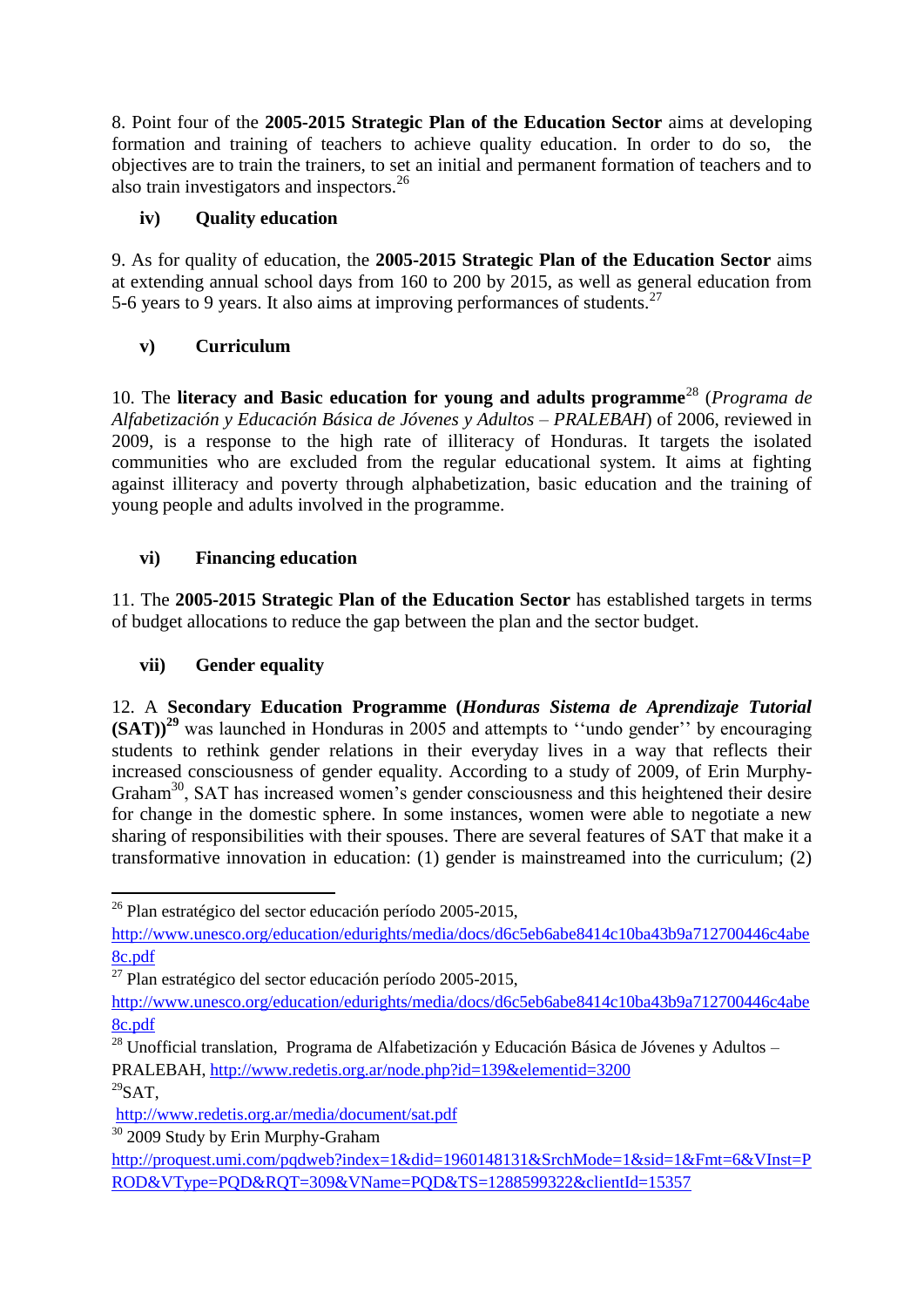gender is linked with the larger concept of justice; (3) students engage in reflection, dialogue and debate; (4) teachers are given the opportunity to reflect critically on their understanding of gender in professional development sessions; and (5) it emphasizes that undoing gender requires change among individuals and in social structures such as the family.

### **viii) Health education**

13. The **Presidential Programme on Health, Education and Nutrition, called** "Bono 10,000"<sup>31</sup> , was launched under **Decree No. PCM-024-2010**. This Programme aims to "Contribute to breaking the intergenerational cycle of extreme poverty and poverty through the creation of opportunities and development of skills and competences in education, health and nutrition for families in extreme poverty and poverty  $[\,\ldots\,]$ ."<sup>32</sup>

14. The **National Plan for Global Management of Risk in the Education Sector**<sup>33</sup> (*Plan Nacional de Gestión Integral del Riesgo del Sector Educación 2011- 2021***)** is a leading strategic tool to achieve the formation of a culture of solidarity, prevention, reduction of disaster risk and resilience in Honduran society, by building knowledge and procedures providing protection of life, property and the environment.<sup>34</sup>

### **Cooperation:**

15. Honduras is **party to** the 1960 UNESCO Convention against Discrimination in Education since 05/09/2013

16. Honduras **did not report** to UNESCO on the measures taken for the implementation of the 1960 UNESCO Recommendation against Discrimination in Education within the framework of the:

- a) **Sixth Consultation** of Member States (covering the period 1994-1999)
- b) **Seventh Consultation** of Member States (covering the periods 2000-2005)
- c) **Eighth Consultation** of Member States (covering the periods 2006-2011)

17. Honduras did not report to UNESCO on the measures taken for the implementation of the 1974 UNESCO Recommendation **concerning Education for International Understanding, Co-operation and Peace and Education relating to Human Rights and Fundamental Freedoms** within the framework of the:

- a) **Fourth Consultation** of Member States (covering the period 2005-2008)
- b) **Fifth Consultation** of Member States (covering the period 2009-2012)

 $\frac{1}{31}$ 

[http://www.unesco.org/education/edurights/media/docs/f47d58c5c448df811533a0fe1f2871954dbc46b](http://www.unesco.org/education/edurights/media/docs/f47d58c5c448df811533a0fe1f2871954dbc46b8.pdf) [8.pdf](http://www.unesco.org/education/edurights/media/docs/f47d58c5c448df811533a0fe1f2871954dbc46b8.pdf)

 $32$  Unofficial translation, Organisational Structure Sheet, accessible on the official website of Honduras Presidential Office's Secretariat of State:

[http://www.sdp.gob.hn/sitio/transparencia/descargas/funciones/Atribuciones%20del%20Programa%2](http://www.sdp.gob.hn/sitio/transparencia/descargas/funciones/Atribuciones%20del%20Programa%20Bono%2010,000.pdf) [0Bono%2010,000.pdf](http://www.sdp.gob.hn/sitio/transparencia/descargas/funciones/Atribuciones%20del%20Programa%20Bono%2010,000.pdf) (Accessed on 6 December 2013)

<sup>&</sup>lt;sup>33</sup> Unofficial translation

<sup>34</sup> Plan Nacional de Gestión Integral del Riesgo del Sector Educación 2011- 2021*,* accesible on*:*  <http://www.se.gob.hn/planes.php>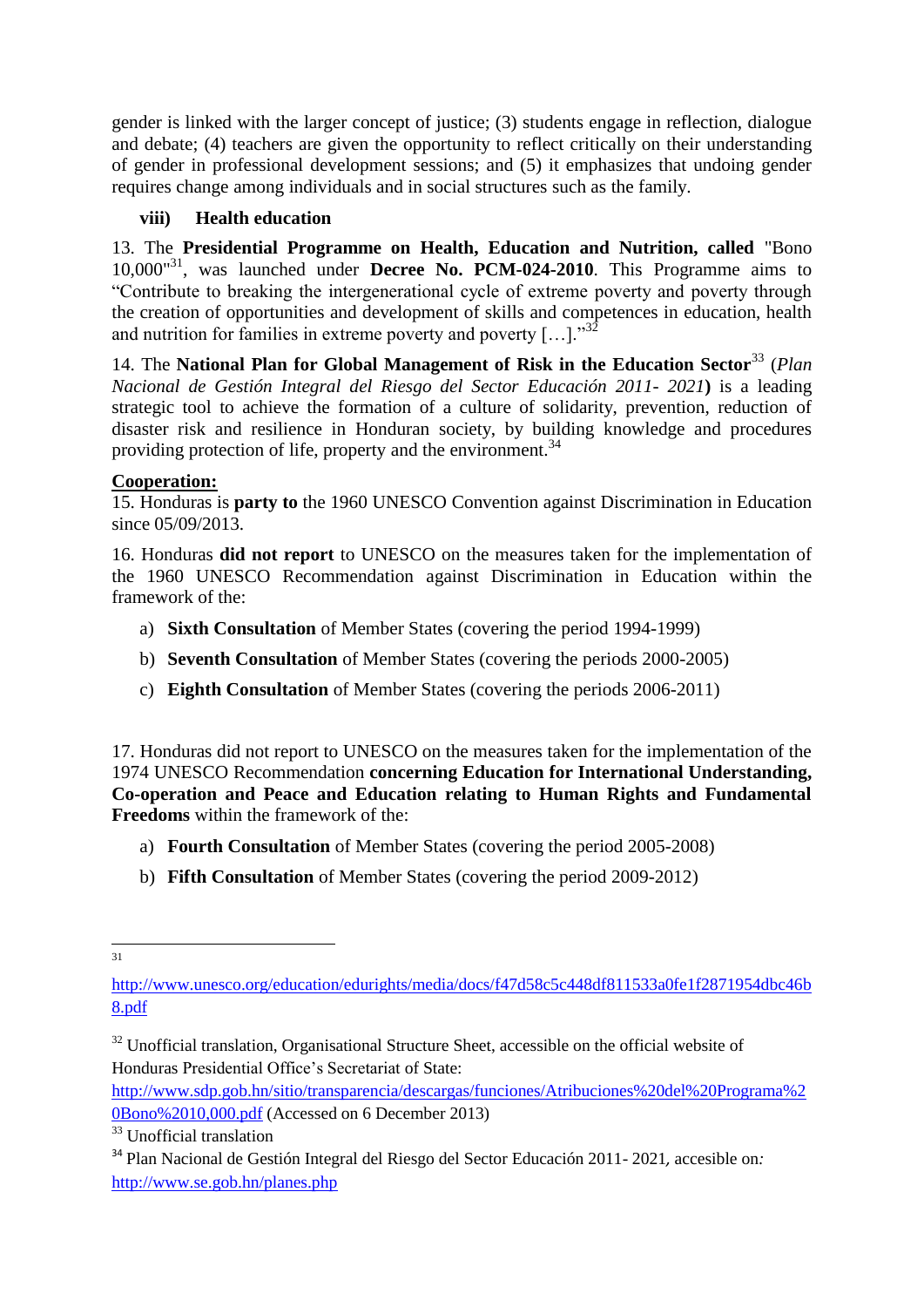18. Honduras did not report to UNESCO on the measures taken for the implementation of the 1976 UNESCO Recommendation on the Development of Adult Education within the framework of the:

- a) **First Consultation** of Member States (1993)
- b) **Second Consultation** of Member States (2011)

19. Honduras **is not party** to the 1989 UNESCO Convention on Technical and Vocational **Education** 

### **Freedom of opinion and expression**

Constitutional and Legislative Framework:

20. Freedoms of thought and expression are guaranteed under Tittle III Articles 72 and 74 of the Honduras Constitution (2005).<sup>35</sup>

21. There was a criminal defamation law in the Penal Code of Honduras (*desacato* law – Article 345). In 2005, the Constitutional Chamber of the Supreme Court of Honduras decided the existing *desacato* law, which penalized offensive expressions directed at public officials with two to four years imprisonment, was unconstitutional. However, as recently as December 2013, the Supreme Court of Justice sentenced journalist Julio Ernesto Alvarado to 16 months in prison on criminal defamation charges.

22. There is a freedom of information law in Honduras. The Transparency and Access to Public Information Law came into effect in  $2007^{36}$ .

### Media Self-Regulation:

23. The existence of professional organizations such as El "Comite por la Libre Expresión (or C-Libre)" and the "Colegio de Periodistas" provide a basis for further development of self-regulatory mechanisms of the media in Honduras.

### Safety of Journalists:

24. Honduras remains a very unsafe place for journalists. UNESCO recorded 23 killings of journalists or media professionals in Honduras between 2008 and 2013, including Manuel Murillo Varela, Anibal Barrow, José Noel Canales Lagos, Adonis Felipe Bueso Gutiérrez, Alfredo Villatoro, Eric Martínez Ávila, Noel Alexander Valladares, Fausto Elio Valle Hernández, Luz Marina Paz Villalobos, Medardo Flores, Nery Jeremías Orellana, Adan Benítez, Israel Zelaya Diaz, Luis Arturo Mondragón Morazán, Jorge Alberto Orellana, Luis Antonio Chévez Hernández, José Bayardo Mairena, David Meza Montesinos, Manuel Juárez, Nahúm Palacios Arteaga, Joseph Hernandez Ochoa, Gabriel Fino Noriega, and Juan Carlos Argeñal Medina.<sup>37</sup> The Director-General of UNESCO condemned these killings and called

**<sup>.</sup>** <sup>35</sup> http://www.honduras.com/honduras-constitution/

<sup>36</sup> *[http://www.ccit.hn/wp-content/uploads/2013/12/LEY-DE-TRANSPARENCIA-Y-ACCESO-A-LA-](http://www.ccit.hn/wp-content/uploads/2013/12/LEY-DE-TRANSPARENCIA-Y-ACCESO-A-LA-INFORMACION1.pdf)[INFORMACION1.pdf](http://www.ccit.hn/wp-content/uploads/2013/12/LEY-DE-TRANSPARENCIA-Y-ACCESO-A-LA-INFORMACION1.pdf)*

 $37$  See the public statements made by UNESCO Director-Generals Koïchiro Matsuura and Irina Bokova on the killings at [http://www.unesco.org/new/en/communication-and-information/freedom](http://www.unesco.org/new/en/communication-and-information/freedom-of-expression/press-freedom/unesco-condemns-killing-of-journalists/countries/honduras/)[of-expression/press-freedom/unesco-condemns-killing-of-journalists/countries/honduras/.](http://www.unesco.org/new/en/communication-and-information/freedom-of-expression/press-freedom/unesco-condemns-killing-of-journalists/countries/honduras/)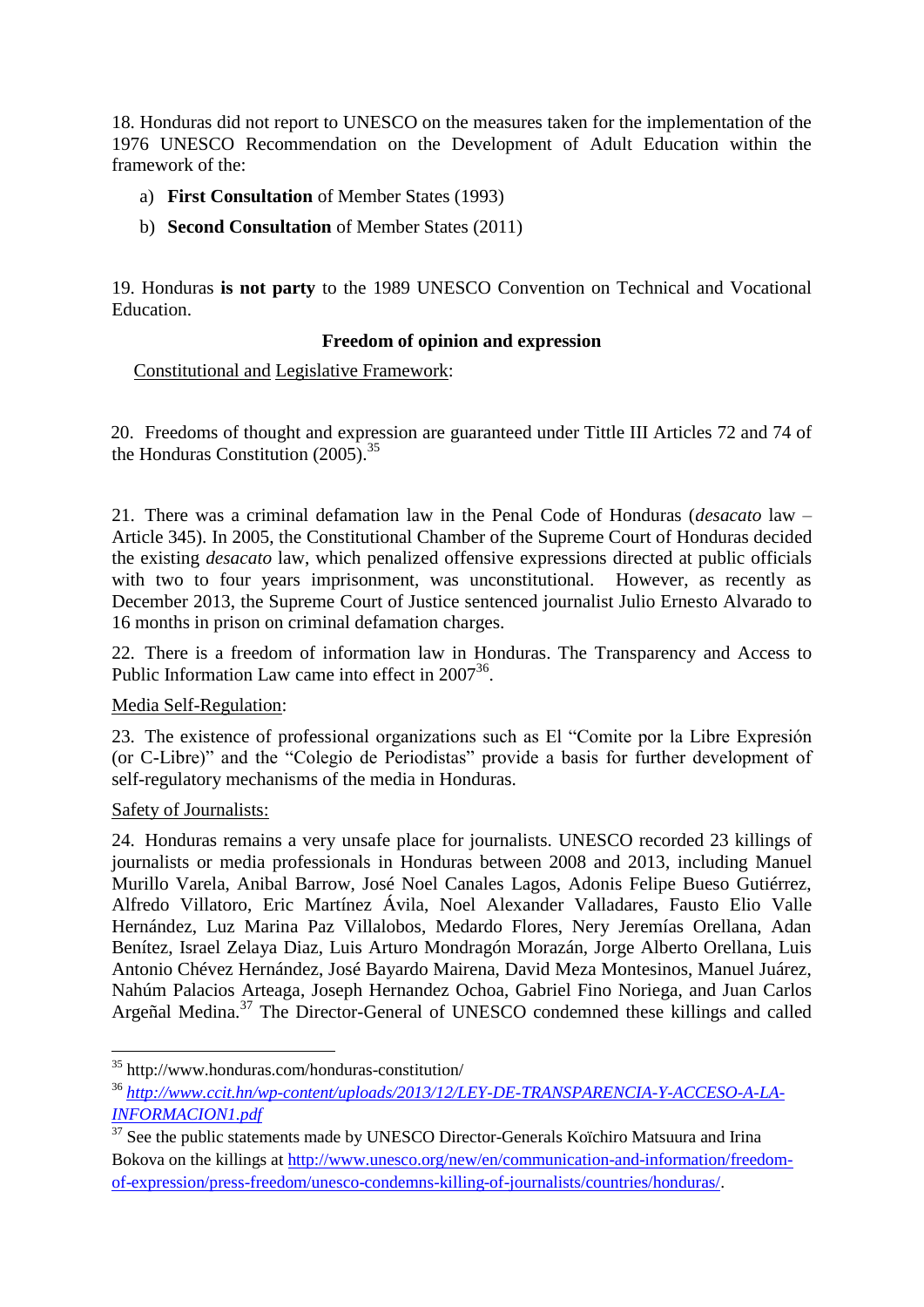on the government to inform UNESCO, on a voluntary basis, of the actions taken to prevent the impunity of the perpetrators and to notify the Director-General of the status of the judicial inquiries conducted on each of the killings condemned by  $UNESCO^{38}$ . Based on the information provided by Honduras to UNESCO, 22 out of 23 cases are considered as ongoing where the perpetrators have yet to be convicted. According to the information provided to UNESCO by Honduras, one case, that of Jorge Alberto Orellana (killed on 20 April 2010), has been resolved and the perpetrator convicted.<sup>39</sup>

### **III. RECOMMENDATIONS**

**25. Recommendations made within the framework of the first cycle of the Woking Group on the Universal Periodic Review, considered on (please check the date on the following web site:**

**[http://www.ohchr.org/EN/HRBodies/UPR/Pages/Documentation.aspx\)](http://www.ohchr.org/EN/HRBodies/UPR/Pages/Documentation.aspx) <sup>40</sup>**

- *26. The following recommendations enjoy the support of Honduras, which considers that they have already been implemented or are in the process of implementation:*
	- *i) A - 82.14. Incorporate strategies for human rights education and training, focused in particular on the armed forces (Costa Rica);*
	- *ii) A - 82.15. Promote human rights education and training, particularly among such administrators of justice as police officers, judges and prosecutors (Thailand);*
	- *iii) A - 82.16. Devise programmes of human rights education on behalf of the police and the security forces, and constantly monitor the effectiveness of such programmes (Italy);*
	- *iv) A - 82.53. Take effective measures to improve conditions of detention, in particular to reduce overcrowding and violent crime in prisons, as well as to <i>improve prisoners' access to educational and health services (Austria);*
	- *v) A - 82.102. Address the root causes of poverty, unemployment and lack of education, particularly those affecting children and juveniles, which would help to combat violence and organized crime – which, not infrequently, are the consequences of disappointment and the hopeless future of unemployed young people - as well as to prevent migration and the involvement of persons in drug trafficking and human trafficking (Holy See);*
	- *vi) A - 82.105. Increase budget allocations for the education and health sectors (Azerbaijan);*

**<sup>.</sup>** <sup>38</sup> See Resolution 29 adopted by the 29th General Conference of UNESCO in 1997.

<sup>&</sup>lt;sup>39</sup> See the official reponse from Member State Honduras on the enquiry made by UNESCO Director-General Irina Bokova at

[http://www.unesco.org/new/fileadmin/MULTIMEDIA/HQ/CI/CI/pdf/Condemns\\_Killing\\_of\\_Journali](http://www.unesco.org/new/fileadmin/MULTIMEDIA/HQ/CI/CI/pdf/Condemns_Killing_of_Journalists/Honduras_16July2013.pdf) [sts/Honduras\\_16July2013.pdf.](http://www.unesco.org/new/fileadmin/MULTIMEDIA/HQ/CI/CI/pdf/Condemns_Killing_of_Journalists/Honduras_16July2013.pdf)

<sup>40</sup> [http://www.upr-info.org/en/review/Honduras/Session-09---November-2010/Review-in-the-Plenary](http://www.upr-info.org/en/review/Honduras/Session-09---November-2010/Review-in-the-Plenary-session#top)[session#top](http://www.upr-info.org/en/review/Honduras/Session-09---November-2010/Review-in-the-Plenary-session#top)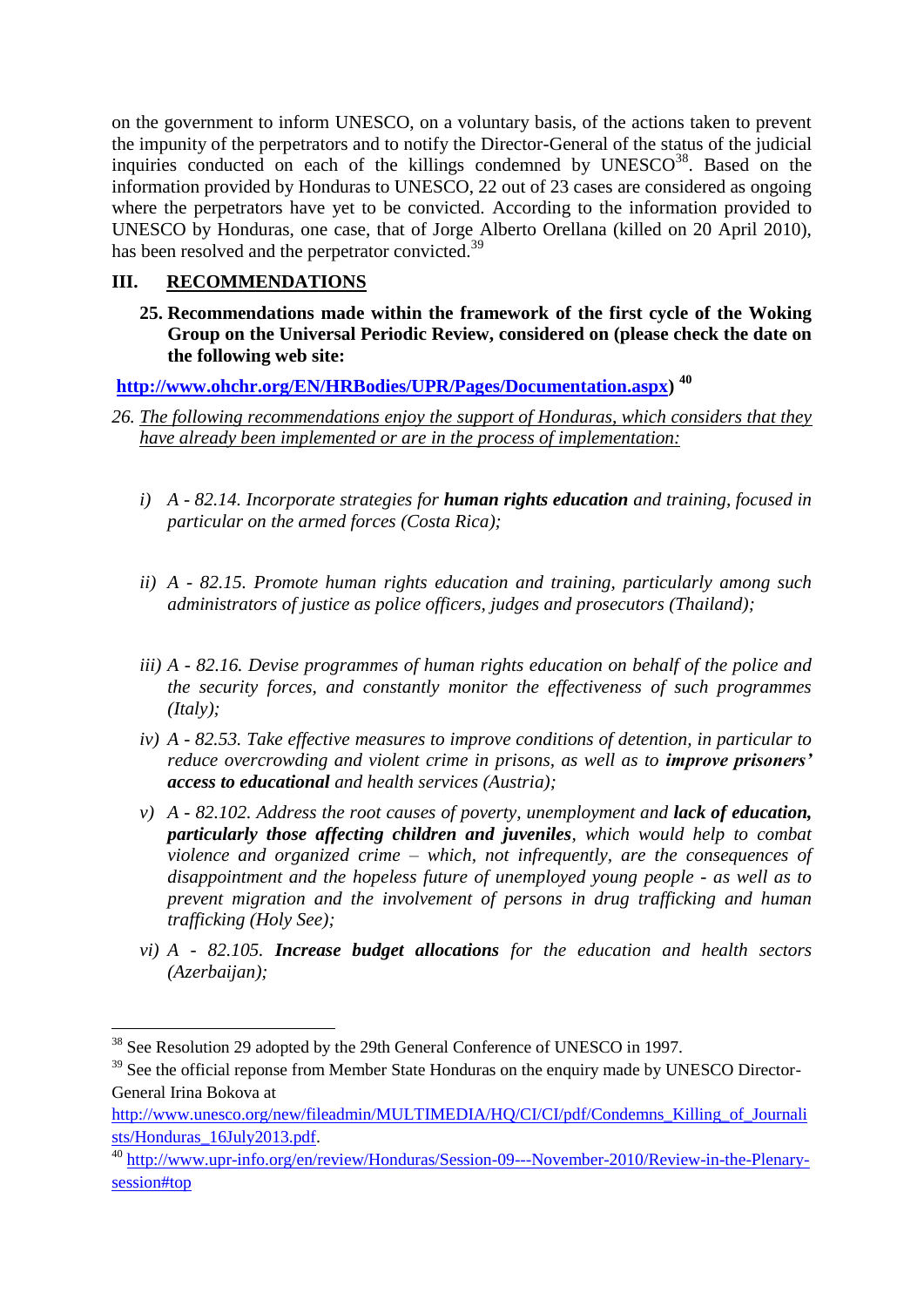*vii) A - 82.107. Ensure that the eligibility criteria for indigenous and Afro-Honduran peoples to receive the benefits of the Presidential Programme on Health, Education and Nutrition in a culturally appropriate manner are made fair, non-discriminatory and all-inclusive (Ghana);*

### **27. Analysis**

**.** 

Honduras ratified the Convention against Discrimination in Education in 2013. It also has adopted a special plan to give access to education to persons with penal records and increased budget allocations for the education sector, though not reaching the targets to achieve coverage of education. However, Honduras has not taken sufficient specific measures to include minorities in the educational system nor to further promote human rights education.

#### **28. Specific measures**

- **28.1. Honduras should be encouraged to continue to submit state reports for the periodic consultations of UNESCO's education related standardsetting instruments.**
- **28.2. Honduras could be encouraged to further promote human rights education.**
- **28.3. Honduras could be encouraged to take additional measures to include people from vulnerable groups into its educational system.**

#### **Freedom of opinion and expression**

29. Honduras must ensure that journalists and media workers are able to practice the profession in a free and safe environment as part of their fundamental human rights in  $\frac{1}{2}$  accordance with international standards<sup>41</sup>. It must investigate all attacks on journalists and media workers, and ensure full implementation of the rule of law.

30. Honduras is recommended to go further than decriminalizing *desacato*, and also decriminalize defamation, and place the latter within a civil code that is in accordance with international standards<sup>42</sup>.

### **Cultural rights**

31. As a State Party to the Convention concerning the Protection of the World Cultural and Natural Heritage (1972), the Convention for the Safeguarding of the Intangible Cultural Heritage (2003) and the Convention on the Protection and Promotion of the Diversity of Cultural Expressions (2005), Honduras is encouraged to fully implement the relevant provisions that promote access to and participation in cultural heritage and creative

 $41$  See for example, UN General Assembly Resolution A/RES/68/163 and Human Rights Council Resolution A/HRC/21/12

 $42$  See for example, General Comments No 34. of the International Covenant on Civil and Political Rights (ICCPR), 2006 Recommendation of the  $87<sup>th</sup>$  Session Human Rights Committee, the recommendations of the UN Special Rapporteurs on the Right to Freedom of Opinion and Expression, and Resolution 1577 (2007) of the Parliamentary Assembly of the Council of Europe.